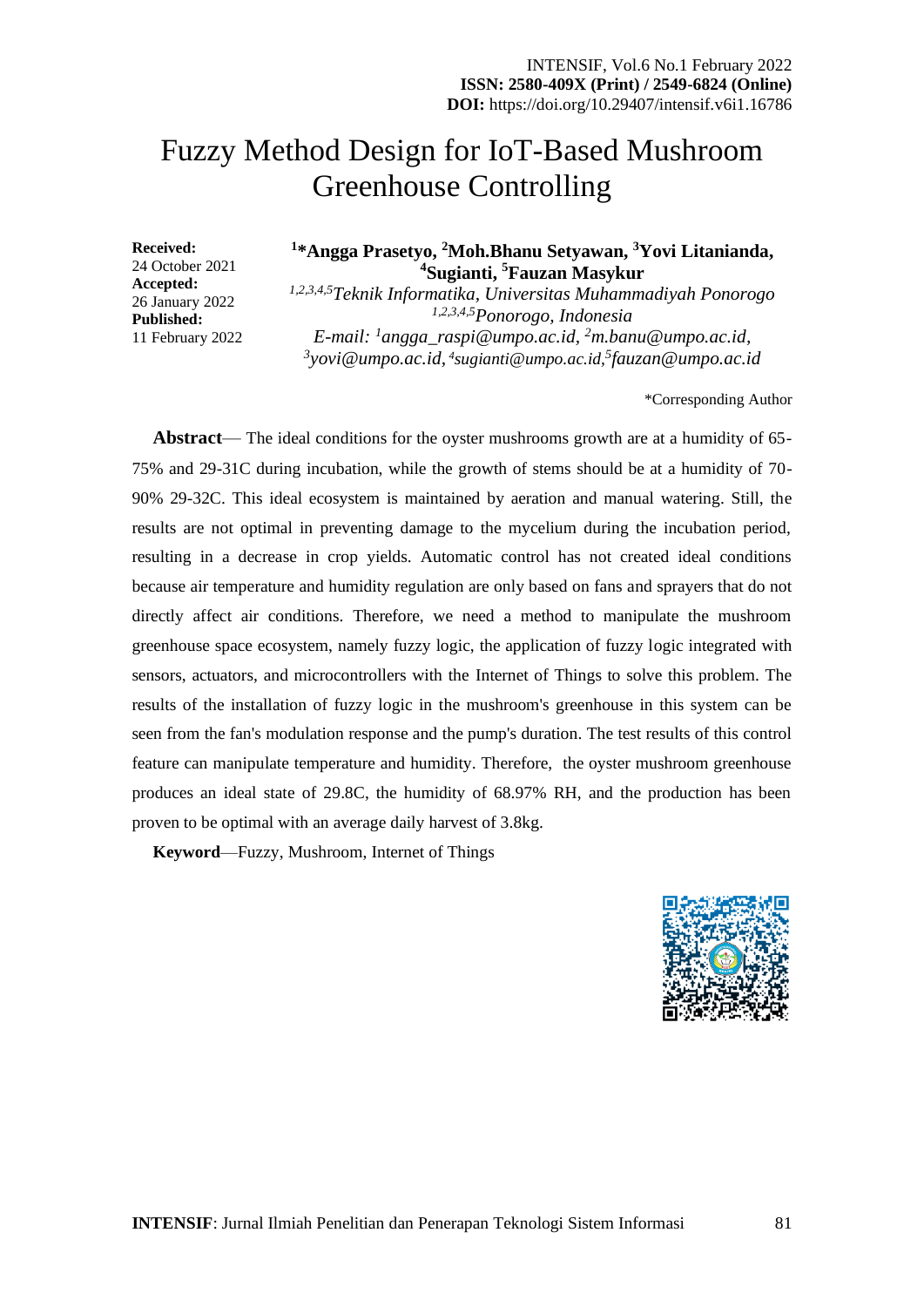#### **I. INTRODUCTION**

In Latin Volvariella volvacea, Oyster mushroom describes a category of mushrooms always cultivated by the population. Oyster mushrooms are tasty and have protein, nutrients, low prices, and people consume them as an alternative food. This oyster mushroom cultivation process requires accuracy and precision tolerance in regulating temperature and humidity that match the natural oyster mushroom habitat ecosystem to create optimal harvest output. One of the valuable roles to get optimal growth of oyster mushrooms is by maintaining air and humidity [1][2].

Usually, the temperature of oyster mushroom cultivation is maximally divided into two stages, namely: the incubation stage, which requires an air temperature of 29-31C with a humidity of 65-75%[3], the stage of making the body and fruit requires an air temperature of 29-32C with a humidity of 70-90% [4][5]. In the process of spraying and aeration of the greenhouse, oyster mushroom cultivators still manage the air and humidity manually., so for the incubation phase, the phase of making the mushroom body, it has not been able to achieve maximum conditions, not again when extreme transitions take place. So that it has an impact, the mushroom yields are shrinking because many mycelia are damaged during the incubation phase. Therefore, a fuzzy application procedure is needed to observe effective air temperature and humidity [6]. Fuzzy logic is always used in industry to control sensors, actuators, robotics.

For fuzzy logic to perform optimally in controlling it, a nodeMcu8266 microcontroller is needed, a DHT 11 sensor, an actuator in the form of a fan, and a pump. All devices will be connected to the internet of things (IoT) to facilitate the monitoring process. In previous studies [2][7][8], fuzzy logic can be integrated with IoT through a microcontroller into an intelligent system. It is reinforced by research [9][10] which states that fuzzy logic effectively regulates room temperature. Tsukamoto fuzzy is used in this study because of its advantages in dealing with the problem of uncertainty [11] and is more stable for multi-sensor data [12]. Several theoretical studies and IoT simulations [13] to produce a unified device require software integration with microcontrollers, sensors, and actuators to be mutually automated. While scientific studies on automatic control instrumentation[14], automatic temperature regulation can optimally increase oyster mushrooms' productivity.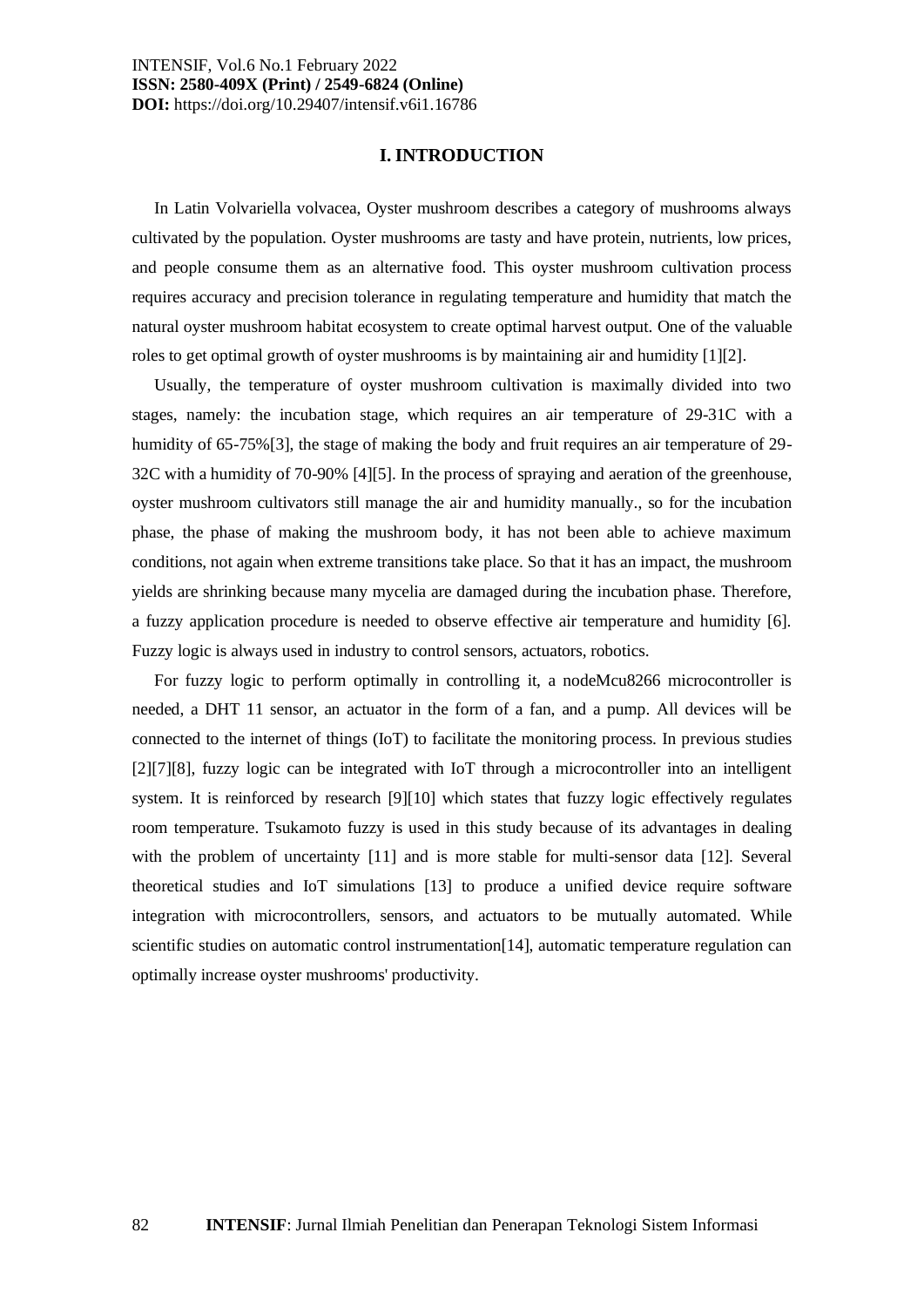## **II. RESEARCH METHOD**

The system development method used in this research is the Waterfall method. The waterfall method is a method that is carried out from a system carried out one by one and sequentially. Therefore, if the first step has not been done, so has the second one. If the second step has not been done, so has the third one, and so on. This organized method can anticipate errors in making a program [18].



**Figure 1.** WATERFALL METHOD

Firstly, researchers plan a control system design for oyster mushrooms cultivation on mushrooms greenhouse using IoT based on fuzzy logic starting from processing preparation. Preparing tools, designing output variables and input variables, then determining the fuzzy set for each fuzzy variable. The fuzzification process is carried out by collecting data for each input variable, creating a membership function for each fuzzy set based on the smallest data value and the lowest data value for each fuzzy variable. Then, a rule is arranged for each input variable, as shown in Figure 2 Flowchart.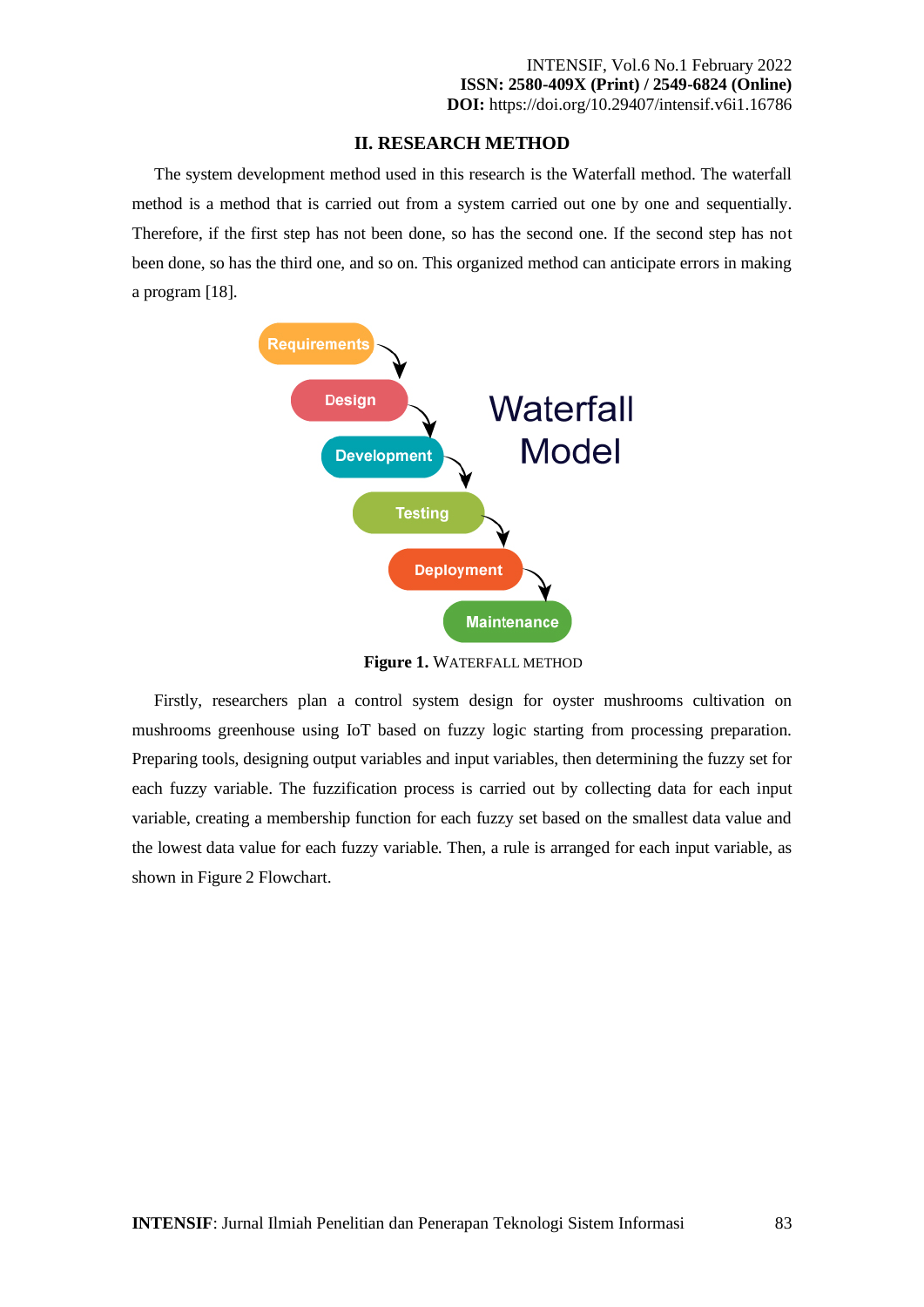

**Figure 2**. FLOWCHART FUZZY

#### A. Determination of Fuzzy Variable

This phase is an activity where fuzzy input and output value variables are formed based on the condition of the oyster mushroom greenhouse ecosystem. Parameter scores are obtained based on the value of sensor data processed through the fuzzification process, starting with creating a membership function as a weighted number for each input and output as in table.1.

| <b>Fuzzy Set</b> | Score       | Unit           |
|------------------|-------------|----------------|
| Cold             | [0, 23]     | Celsius degree |
| Medium           | [23, 30]    |                |
| Hot              | [30,100]    |                |
| Dry              | [0, 40]     | $%$ (percen)   |
| Humid            | [40, 60]    |                |
| Wet              | [60, 100]   |                |
| Off              | [0,90]      | humidity       |
| Slow             | [80, 180]   |                |
| Fast             | [180, 255]  |                |
| Off              | [0, 40]     | Milli liter    |
| Little           | [300, 700]  |                |
| Much             | [600, 1000] |                |
|                  |             |                |

**Table 1.** MODEL OF FUZZY RULE OYSTER MUSHROOM GREENHOUSE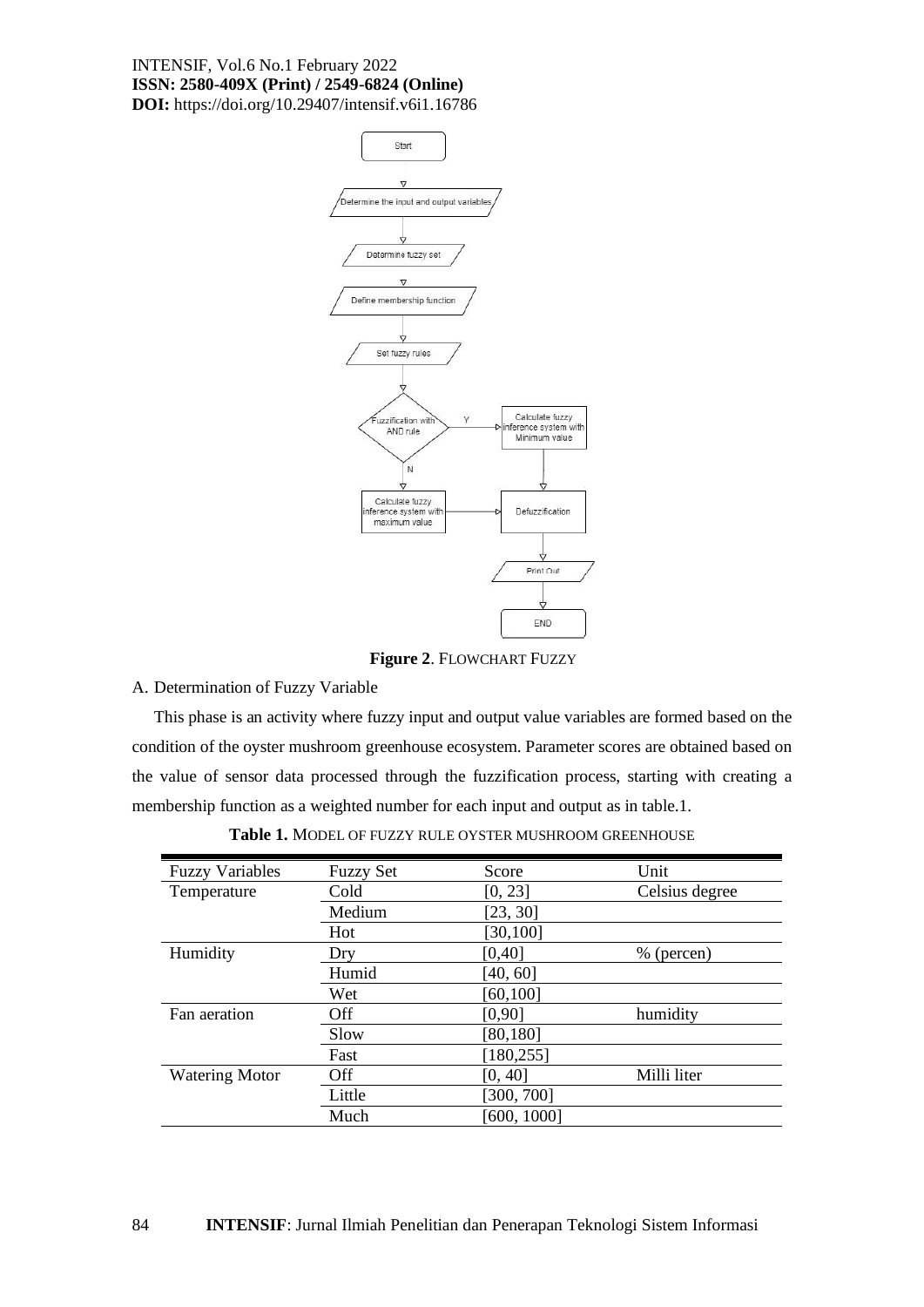The membership variables in Table 1 have two inputs: temperature and humidity, then for the output of fan aeration and watering motor. The set membership function can be described as in Figure 3.



**Figure 3**. TEMPERATURE MEMBERSHIP FUNCTION.

The function of temperature membership in Figure.2 consists of condition variables. They are cold, medium, and hot. Meanwhile, the input humidity has three variables: dry, humid, and wet, as shown in Figure 4



**Figure 4**.THE FUNCTION OF HUMIDITY MEMBERSHIP

Meanwhile, there are two conditions of membership set for the output or the actuator: fan aeration and spray pump. The fan performance process will be managed through pulse width modulation (PWM), which aims to control the condition of the fan rotation acceleration based on the value changes of fuzzy data to set the temperature of the mushroom greenhouse condition. At the same time, the spraying pump stabilizes the humidity.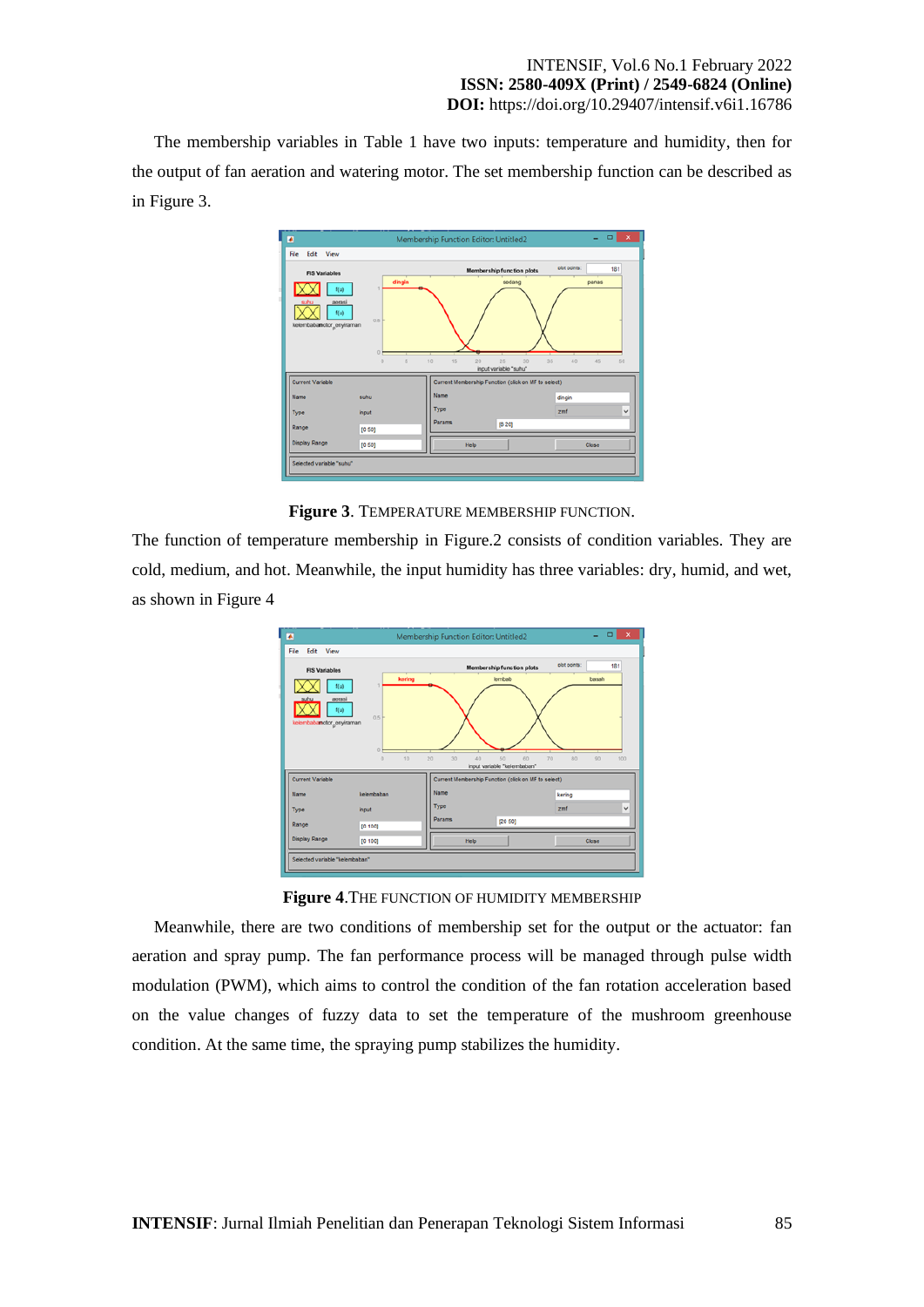

**Figure 5.** MEMBERSHIP FUNCTION OF FAN AERATION OUTPUT AND SPRAYING PUMP

## B. The Formation of Rule Classification

| N <sub>0</sub>  | If | Antecedent                         | Then | <b>Consequent</b>               |
|-----------------|----|------------------------------------|------|---------------------------------|
|                 |    | Cold Temperature and Low Humidity  |      | Slow Fan and Much Watering      |
| $\mathcal{D}$   |    | Cold Temperature and Medium        |      | Slow Fan and Little Watering    |
|                 |    | Humidity                           |      |                                 |
| 3               |    | Cold Temperature and High Humidity |      | <b>Fast Fan</b>                 |
| 4               |    | Medium Temperature and Low         |      | Slow Fan and Little Watering    |
|                 |    | Humidity                           |      |                                 |
| 5               |    | Medium Temperature Medium          |      | Fan Off Watering Off            |
|                 |    | Humidity                           |      |                                 |
| 6               |    | Medium Temperature High Humidity   |      | <b>Fast Fan Little Watering</b> |
| $7\phantom{.0}$ |    | Hot Temperature Low Humidity       |      | <b>Fast Fan Much Watering</b>   |
| 8               |    | Hot Temperature Medium Humidity    |      | <b>Fast Fan Much Watering</b>   |
| 9               |    | Hot Temperature High Humidity      |      | <b>Fast Fan Little Watering</b> |

**Tabel 2.** TABLE OF CLASSIFICATION RULE RESULTS

C. The Formation of Rule Classification

The manufacture of the prototype device consists of the functional requirements of the hardware as a gate for processing automation of sensor data values and transmitting commands to the actuator. Hardware requirements as in Table 3.

| N <sub>0</sub> | Hardware        | Hardware Types      | <b>Functional System</b>                                                     |
|----------------|-----------------|---------------------|------------------------------------------------------------------------------|
|                | Microcontroller | NodeMcU esp 8266    | Device control and controller and<br>data transmitted sensor through<br>Wifi |
|                | Transducer      | <b>DHT11</b>        | Sensors of temperature and<br>humidity                                       |
|                | Actuator        | Fan dan nozzle pump | Output for controlling temperature<br>and humidity.                          |

**Tabel 3.** HARDWARE SPECIFICATION

As a hardware unit in Table.3, the software is needed as the controlling brain to perform automation. This software is built using C language, which is embedded fuzzy in the form of an algorithm, with the help of the Arduino IDE compiler. So that end users can monitor then add database interactions and web-based applications, which are built with the PHP language.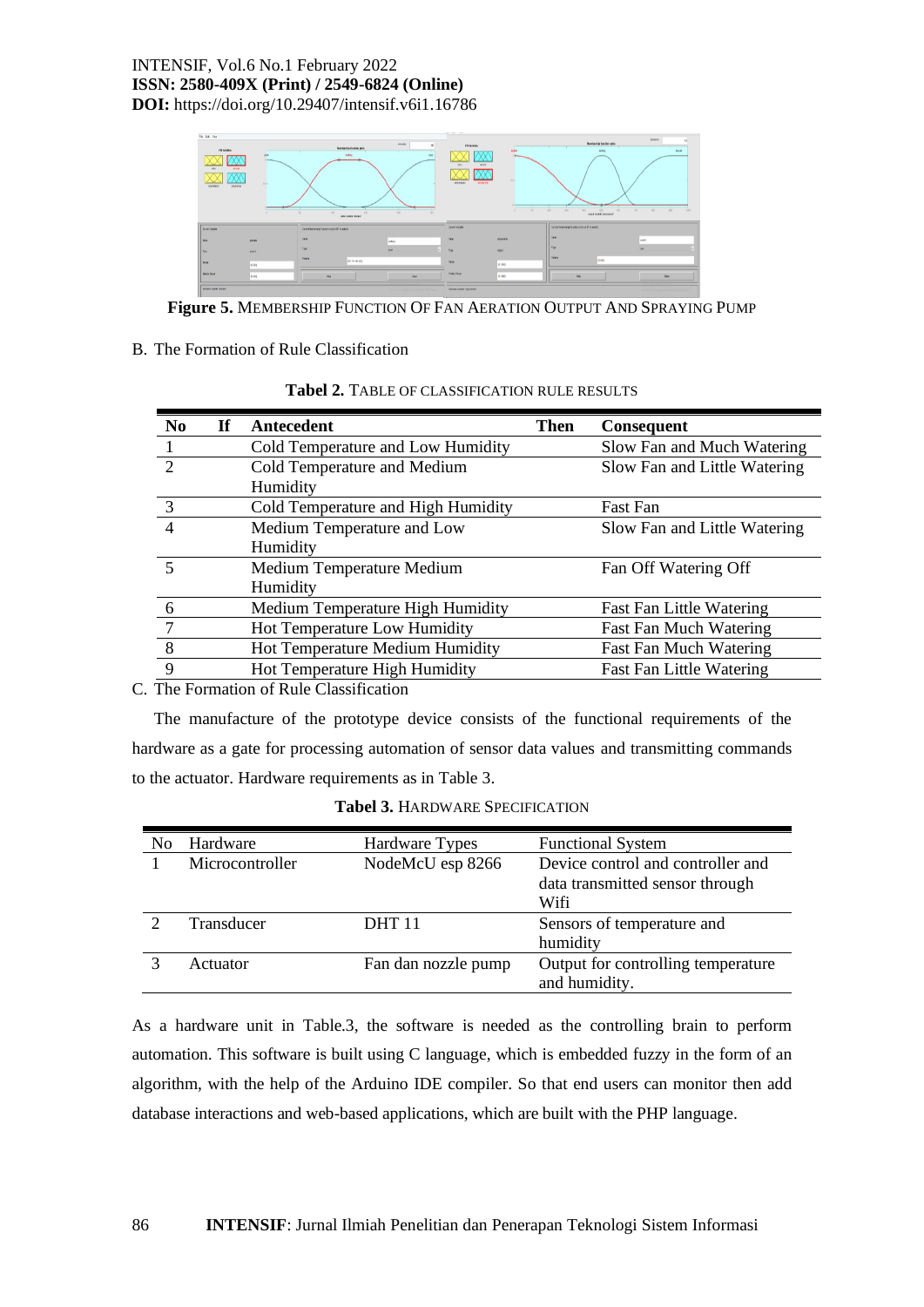## **III. RESULT AND DISCUSSION**

After the entire system on the prototype has been built, as shown in Figure 6, testing is carried out to find out how well fuzzy can manage the oyster mushroom greenhouse ecosystem. In addition, the operational feasibility process between the sensor and microprocessor also needs to be benchmarked.



**Figure 6.** PROTOTYPE OF HARDWARE AND SOFTWARE

#### A. System Test

Testing the actuator with PWM modulation connected to NodeMcu8266 which has embedded fuzzy logic, then a 12V power supply is provided to the fan motor.

| <b>Temperature</b> | Cold             | <b>Medium</b>    | Hot              | <b>PWM Fan</b> |
|--------------------|------------------|------------------|------------------|----------------|
| $\mathbf{C}$       | <b>Condition</b> | <b>Condition</b> | <b>Condition</b> |                |
| 23,8C              | 1,00             | 0,00             | 0,00             | 24,72          |
| 24,5C              | 1,00             | 0,20             | 0,00             | 45,23          |
| 24,7C              | 1,00             | 0,80             | 0,00             | 47.35          |
| 26,7C              | 0,00             | 0,20             | 0,00             | 71.22          |
| 27,5C              | 0,00             | 1,00             | 0,00             | 72,46          |
| 28,4C              | 0,00             | 0,31             | 0,20             | 127,22         |
| 28,9C              | 0,00             | 0,28             | 0,80             | 135,24         |
| 29,7C              | 0,00             | 0,78             | 1,00             | 180,31         |
| 33,6C              | 0,00             | 0,40             | 0,30             | 183,21         |
| 35,2C              | 0.00             | 0,00             | 1,00             | 197,11         |

**Tabel 4.** THE RESULTS OF TESTING PWM FAN ACCUATOR

Overall, at a temperature range of 23C-35C, fuzzy can provide control input with a fan rotation PWM modulation response to maintain the temperature in the oyster mushroom greenhouse ecosystem. The variable area surface temperature and humidity results are shown in Figure 7.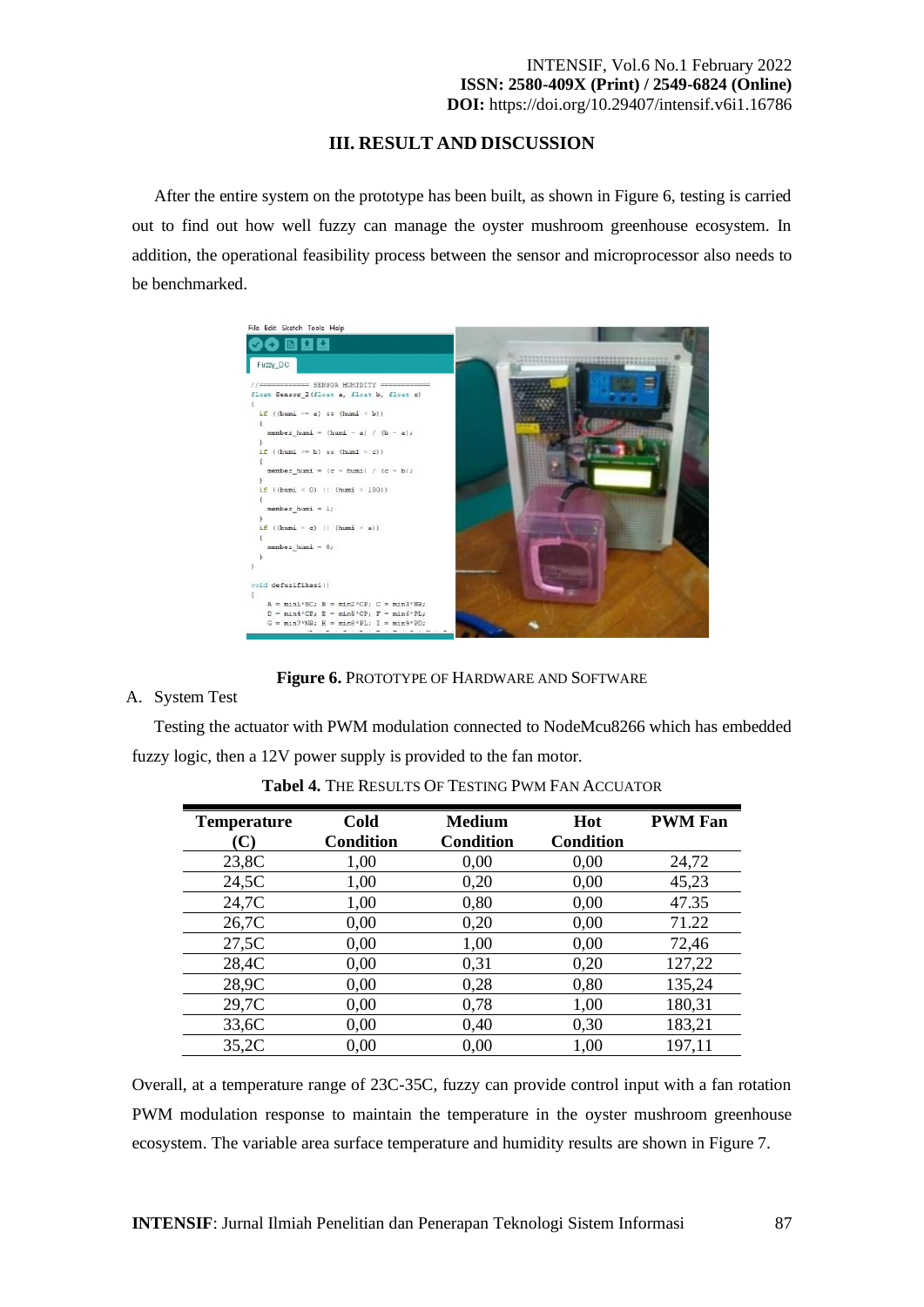

**Figure 7.** RANGE VARIABLE OF AREA, TEMPERATURE, AND HUMIDITY

While the testing result on greenhouse aeration obtained a humidity range of 58%-98%, the actuator can respond to fuzzy input commands through the nodemcu8266 microprocessor automation process, with a nozzle pump duration of 0.3-1.5 seconds. Test results as shown in Table. 5.

| $RH({\cal Y}_0)$ | <b>Dry Condition</b> | Humid<br><b>Condition</b> | Wet<br><b>Condition</b> | <b>Pump On</b> |
|------------------|----------------------|---------------------------|-------------------------|----------------|
| 58,3             | 1,00                 | 0,00                      | 0,00                    | 1,42 second    |
|                  |                      |                           |                         |                |
| 68,4             | 1,00                 | 0,00                      | 0,00                    | $1,37$ second  |
| 68,8             | 0,90                 | 0,30                      | 0,00                    | 1,32 second    |
| 69,1             | 0,70                 | 0,45                      | 0,00                    | $1,13$ second  |
| 69,8             | 0,35                 | 0,78                      | 0,20                    | $0,71$ second  |
| 74,6             | 0,00                 | 0,90                      | 0,00                    | $0,51$ second  |
| 78,3             | 0,00                 | 0,96                      | 0,00                    | $0,56$ second  |
| 83,3             | 0,00                 | 1,00                      | 0,31                    | $0,34$ second  |
| 85,5             | 0,00                 | 1,00                      | 0,45                    | $0,38$ second  |
| 90,2             | 0.00                 | 0.00                      | 1,00                    | $0,3$ second   |

**Table 5.** TESTING RESULTS OF NOZZLE PUMP AERATION

## B. The Analysis of Feasibility Control

The feasibility analysis process for the performance of fuzzy logic integrated into the controller is carried out when the mushroom baglog incubation begins to appear, the pileus pinhead of the oyster mushroom until the mushroom spore mycelium begins to expand and can be harvested. The fuzzy logic results can manipulate environmental factors for the growth of oyster mushrooms, especially the temperature of the greenhouse mushroom ecosystem. IoTbased fuzzy controllers can control temperatures in the average range of 29.8C with an average harvest of 3.9kg per day. As in table 6.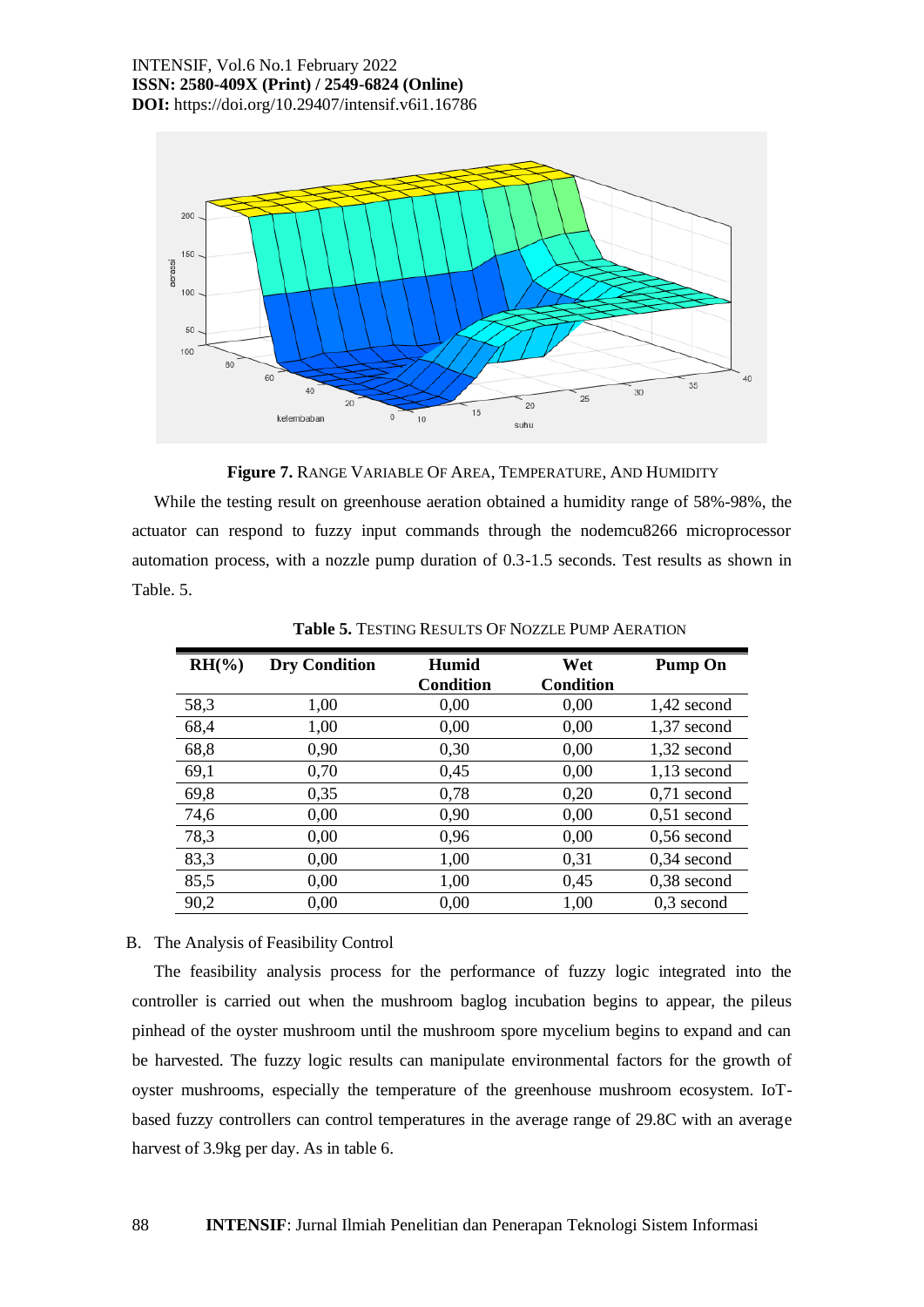|             | <b>Before fuzzy control</b>             |                             | After fuzzy control                     |                             |
|-------------|-----------------------------------------|-----------------------------|-----------------------------------------|-----------------------------|
| <b>Days</b> | <b>Greenhouse</b><br><b>Temperature</b> | <b>Harvest</b><br>(kg/days) | <b>Greenhouse</b><br><b>Temperature</b> | <b>Harvest</b><br>(kg/days) |
|             | 35 C                                    |                             | 33 C                                    | 3                           |
| 2           | 33 C                                    |                             | 31 C                                    | 3                           |
| 3           | 33 C                                    |                             | 32 C                                    | 3                           |
| 4           | 34 C                                    |                             | 32 C                                    | 3                           |
| 5           | 34 C                                    |                             | 28 C                                    | 4                           |
| 6           | 33 C                                    |                             | 29 C                                    | 5                           |
| 7           | 35 C                                    |                             | 29 C                                    | 5                           |
| 8           | 34 C                                    |                             | 27 C                                    | 4                           |
| 9           | 33 C                                    |                             | 28 C                                    | 5                           |
| 10          | 35 C                                    |                             | 29 C                                    |                             |
| Average     | Average (33,9)                          | 1,4                         | Average (29,8)                          | 3,9                         |

**Table 6.** FEASIBILITY RESULTS AND HARVEST RESULTS

The results of the fuzzy logic performance in the controller on the daily harvest output are as shown in Figure 7.



**Figure 8**. FUZZY CONTROL MANIPULATES TEMPERATURE ON HARVEST/DAY

Figure.8 shows that the fuzzy performance in manipulating temperature increased the daily harvest results of oyster mushrooms.

## **IV. CONCLUSION**

T The fuzzy logic obtained a humidity in the range of 58%-98% with a nozzle pump duration of 0.3-1.5 seconds on temperature and humidity control with IoT testing results on greenhouse aeration. Overall at a temperature range average 33,9C-29,8C. It is concluded that this control can manipulate temperature, humidity in the oyster mushroom greenhouse in ideal conditions produce a perfect state of 29.8C, the humidity of 68.97% RH, and production has been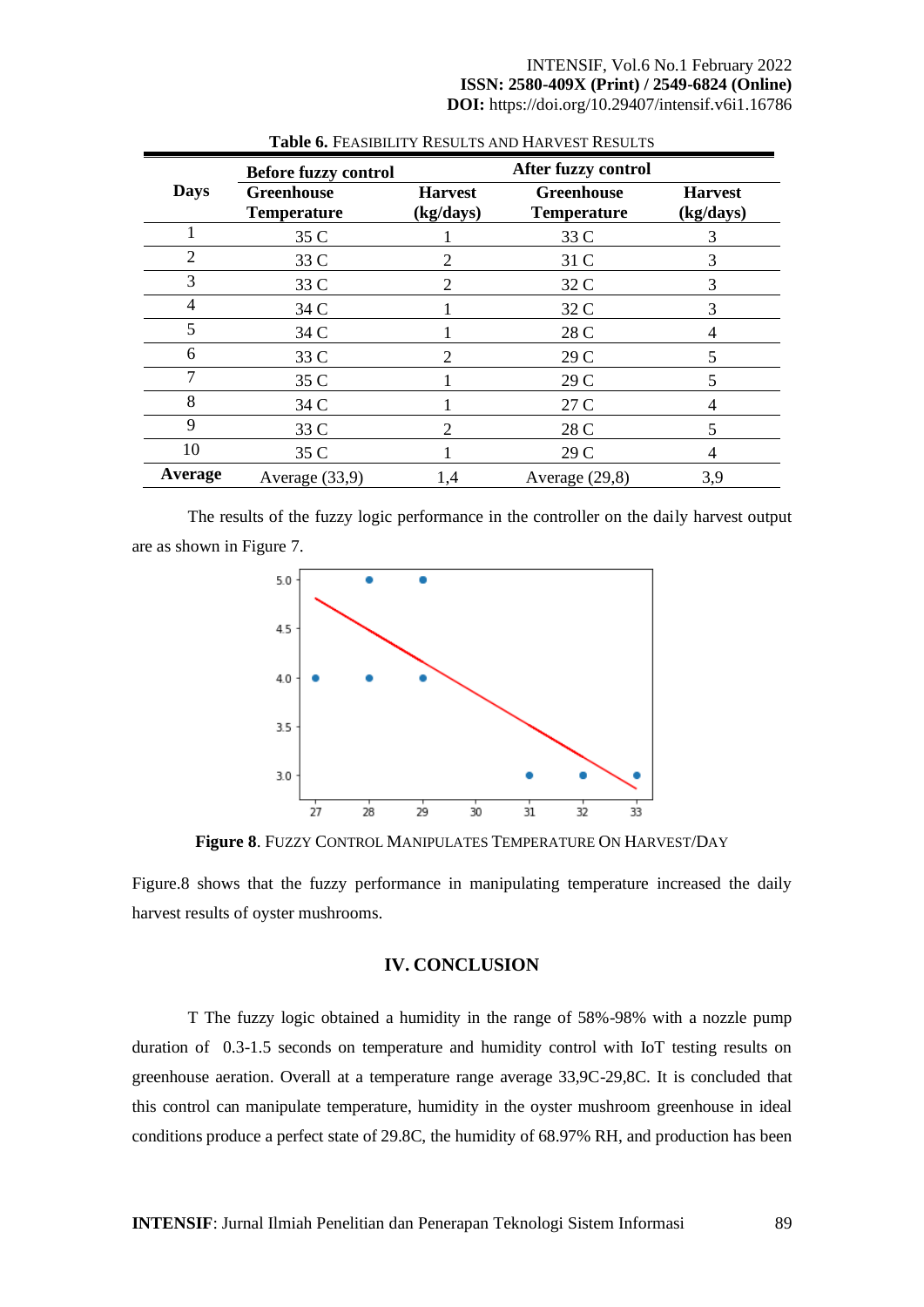proven to be optimal with an average daily harvest of 3.8kg. While for further development, it is necessary to create a more compact integrated circuit board path.

## **ACKNOWLEDGMENTS**

Acknowledgments address the Ministry of Education and Culture, Research and Technology for providing financial support for Applied Leading Higher Education Research.

#### **REFERENCES**

- [1] F. I. Ubaidillah, I. Istiadi, and M. Mukhsim, "Sistem Pemantauan Dan Pengendalian Rumah Jamur Dengan Metode Fuzzy Secara Wireless," Simetris J. Tek. Mesin, Elektro dan Ilmu Komput., vol. 11, no. 1, pp. 223–232, 2020, doi: 10.24176/simet.v11i1.3975.
- [2] F. Masykur, A. Prasetyo, I. Widaningrum, A. F. Cobantoro, and M. B. Setyawan, "Application of Message Queuing Telemetry Transport (MQTT) Protocol in the Internet of Things to Monitor Mushroom Cultivation," in 2020 7th International Conference on Information Technology, Computer, and Electrical Engineering (ICITACEE), 2020, pp. 135–139, doi: 10.1109/ICITACEE50144.2020.9239118.
- [3] P. Indraja, M. Madhava, S. Satyam, P. R. Chandra, and S. J. Prince, "Cultivation of Milky Mushroom (Calocybeindica) in Greenhouse," Curr. J. Appl. Sci. Technol., vol. 40, no. 9, pp. 63–69, 2021, doi: 10.9734/cjast/2021/v40i931348.
- [4] N. S. Devi, D. Erwanto, and Y. B. Utomo, "Perancangan Sistem Kontrol Suhu Dan Kelembaban Pada Ruangan Budidaya Jamur Tiram Berbasis IoT," Multitek Indones., vol. 12, no. 2, p. 104, 2018, doi: 10.24269/mtkind.v12i2.1331.
- [5] N. Ritha and R. Wardoyo, "Implementasi Neural Fuzzy Inference System dan Algoritma Pelatihan Levenberg-Marquardt untuk Prediksi Curah Hujan," IJCCS (Indonesian J. Comput. Cybern. Syst., vol. 10, no. 2, p. 125, 2016, doi: 10.22146/ijccs.15532.
- [6] T. Kaewwiset and P. Yodkhad, "Automatic temperature and humidity control system by using Fuzzy Logic algorithm for mushroom nursery," in 2017 International Conference on Digital Arts, Media and Technology (ICDAMT), 2017, pp. 396–399, doi: 10.1109/ICDAMT.2017.7905000.
- [7] F. Rozie, I. Syarif, M. U. H. Al Rasyid, and E. Satriyanto, "Sistem Akuaponik untuk Peternakan Lele dan Tanaman Kangkung Hidroponik Berbasis IoT dan Sistem Inferensi Fuzzy," J. Teknol. Inf. dan Ilmu Komput., vol. 8, no. 1, p. 157, 2021, doi: 10.25126/jtiik.0814025.
- [8] H. Fitriawan, K. A. D. Cahyo, S. Purwiyanti, and S. Alam, "Pengendalian Suhu dan Kelembaban pada Budidaya Jamur Tiram Berbasis IoT," J. Tek. Pertan. Lampung (Journal Agric. Eng., vol. 9, no. 1, p. 28, 2020, doi: 10.23960/jtep-l.v9i1.28-37.
- [9] F. Fahmizal, T. R. Orlando, B. B. Murti, M. Budiyanto, and A. Mayub, "Kendali Logika Fuzzy pada Sistem Electronic Control Unit (ECU) Air Conditioner Mobil," J. Teknol. Inf. dan Ilmu Komput., vol. 6, no. 1, p. 25, 2019, doi: 10.25126/jtiik.2019611045.
- [10] J. Ilmiah and M. Indonesia, "Multitekq," vol. 10, no. 1, pp. 48–56, 2016.
- [11] M. K. Ardi, B. D. Setiawan, and M. A. Fauzi, "Optimasi Fuzzy Inference System Tsukamoto Menggunakan Algoritme Genetika Untuk Mengetahui Lama Waktu Siram Pada Tanaman Strawberry variabel kelembaban merupakan nilai yang didapatkan dari hasil percobaan menggunakan sensor yang mana sensor ini nantinya me," J. Pengemb. Teknol. Inf. dan Ilmu Komput. Univ. Brawijaya, vol. 2, no. 10, 2018.
- [12] E. Nuraharjo et al., "PENDEKATAN LOGIKA FUZZY TSUKAMOTO UNTUK," pp. 978–979, 2020.